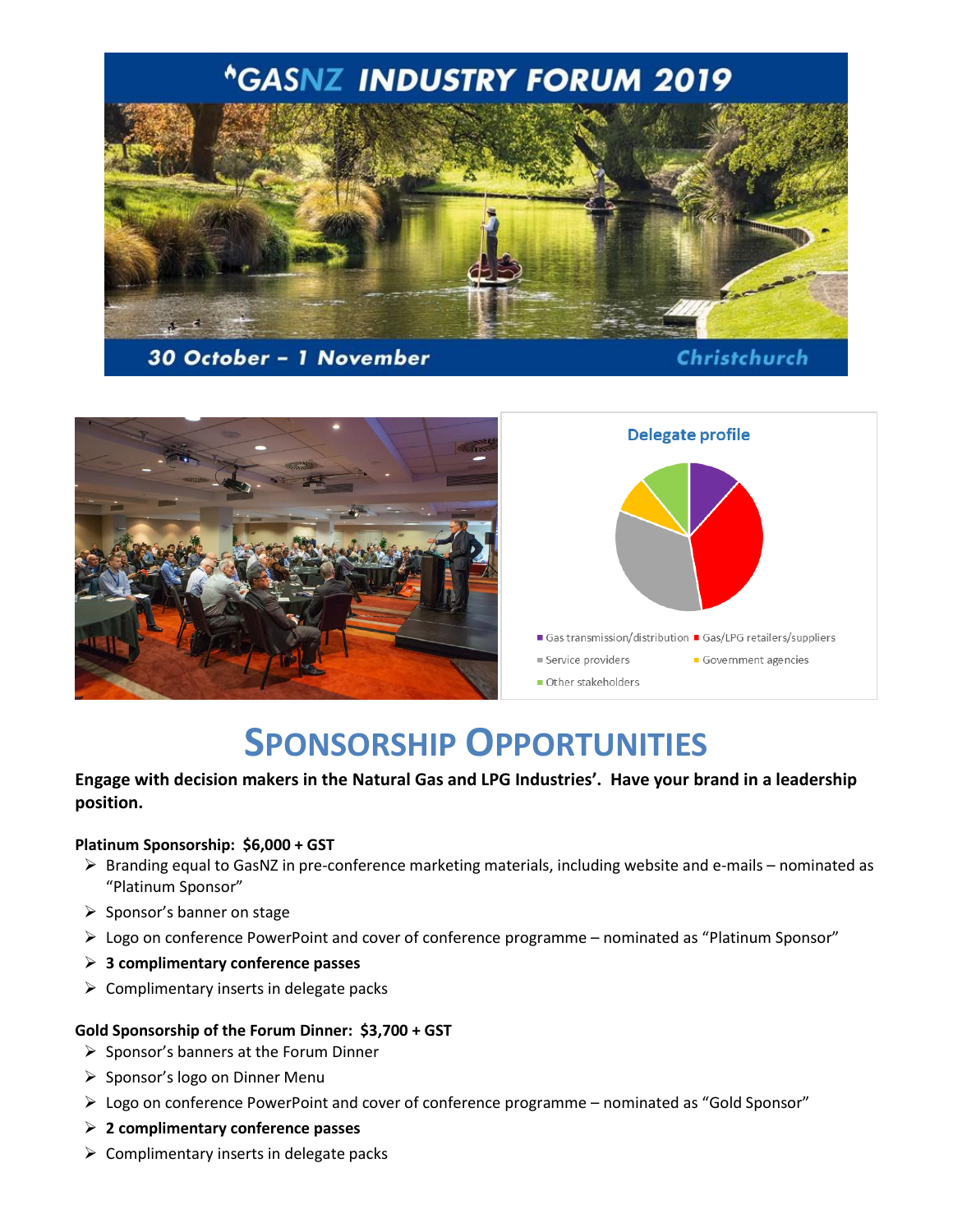#### **Silver Sponsorship of Networking Events (x 3): \$2,600 each + GST**

- $\triangleright$  Acknowledgement of sponsorship at start of nominated Networking event
- $\triangleright$  Logo on conference PowerPoint and cover of conference programme nominated as "Silver Sponsor"
- $\triangleright$  Logo branding on conference printed material
- **1 complimentary conference pass**
- $\triangleright$  Complimentary inserts in delegate packs

#### **Silver Sponsorship of Welcome Drinks or Pre-dinner Drinks: \$2,600 each + GST**

- $\triangleright$  Acknowledgement of sponsorship at start of welcome drinks / pre-dinner drinks
- Logo branding on conference printed material nominated as "Welcome Drinks/Pre-dinner drinks Sponsor"
- **1 complimentary conference pass**
- $\triangleright$  Complimentary inserts in delegate packs

#### **Silver Sponsorship of Conference Sessions: Day 1 – Thursday or Day 2 – Friday: \$2,600 each + GST**

- $\triangleright$  Acknowledgement of sponsorship at start of each session
- Logo branding on conference printed material nominated as "Day 1/ Day 2 Forum Sessions Sponsor"
- **1 complimentary conference pass**
- $\triangleright$  Complimentary inserts in delegate packs

#### **Bronze Sponsorship of Conference Lunches (x2): \$1,300 each + GST**

- $\triangleright$  Acknowledgement of sponsorship at start of each session
- Logo branding on conference printed material nominated as "Lunch Sponsor"
- **1 complimentary conference pass**
- $\triangleright$  Complimentary inserts in delegate packs

# **SPONSORSHIP BENEFITS SUMMARY**

|                                      | Platinum | Gold          | <b>Silver Networking events,</b> | <b>Bronze</b> |
|--------------------------------------|----------|---------------|----------------------------------|---------------|
| <b>Benefits</b>                      |          | Forum         | Welcome drinks, pre-Dinner       | Lunches       |
|                                      |          | <b>Dinner</b> | drinks, Conference Sessions      |               |
| Branding on pre-conference marketing | v        |               |                                  |               |
| materials (flyers, e-mails, website) |          |               |                                  |               |
| Branding on Main screen, sponsor's   | v        |               |                                  |               |
| banner on stage                      |          |               |                                  |               |
| Branding on Dinner menus and banner  |          | Υ             |                                  |               |
| display option                       |          |               |                                  |               |
| Branding on Website Conference page  | ν        | ٧             | v                                |               |
| Conference programme branding        |          |               |                                  |               |
| Verbal acknowledgement at start and  |          |               |                                  |               |
| end of conference                    |          |               |                                  |               |
| Verbal acknowledgment at specific    |          |               |                                  |               |
| events                               |          |               |                                  |               |
| Inserts in delegates packs           |          | Υ             | v                                |               |
| Complementary conference passes      | 3        | 2             |                                  |               |
| Provide branded collateral           |          |               |                                  |               |